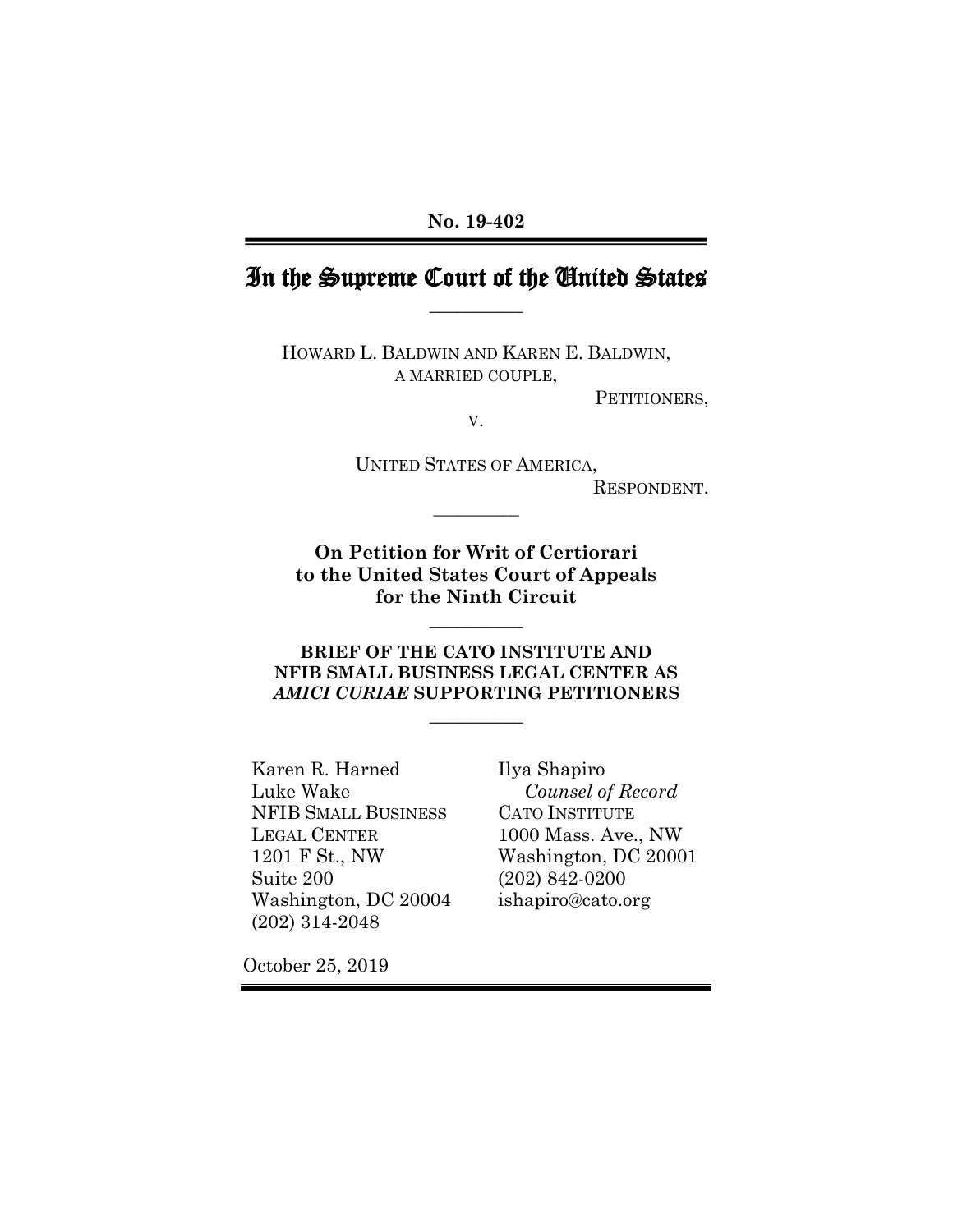#### **QUESTIONS PRESENTED**

<span id="page-1-0"></span>*Nat'l Cable & Telecomms. Ass'n v. Brand X Internet Servs.* held that an agency's "permissible reading" of a statute trumps circuit-court precedent if the prior court had interpreted a statute that was silent or ambiguous with respect to the specific issue. 545 U.S. 967, 984 (2005). In all other situations, *stare decisis* dictates that circuit panel opinions can be overruled only by *en banc* courts of appeals, this Court, or a properly enacted statute.

The Ninth Circuit here, following *Brand X*, deferred to the Internal Revenue Service's interpretation of 26 U.S.C. § 7502 and held that its own prior construction of the statute did not bar the IRS's subsequent contrary construction of that section because the statute was "silent" as to the specific legal issue. App.11a. The court's precedent, established in 1992, had upheld the common-law mailbox rule. Nearly 20 years later, the IRS issued its contrary interpretation, which not only overruled court precedent but also abrogated a common-law rule that has prevailed for hundreds of years.

Absent *Brand X*, Ninth Circuit precedent, based on ordinary tools of statutory construction, would have controlled. Consequently, Howard and Karen Baldwin, who prevailed in district court, would have obtained a tax refund of about \$168,000, plus statutory interest and attorneys' fees. Accordingly, the Baldwins present the following questions:

(1) Should *Brand X* be overruled?

(2) What, if any, deference should a federal agency's statutory construction receive when it contradicts a court's precedent and disregards traditional tools of statutory interpretation?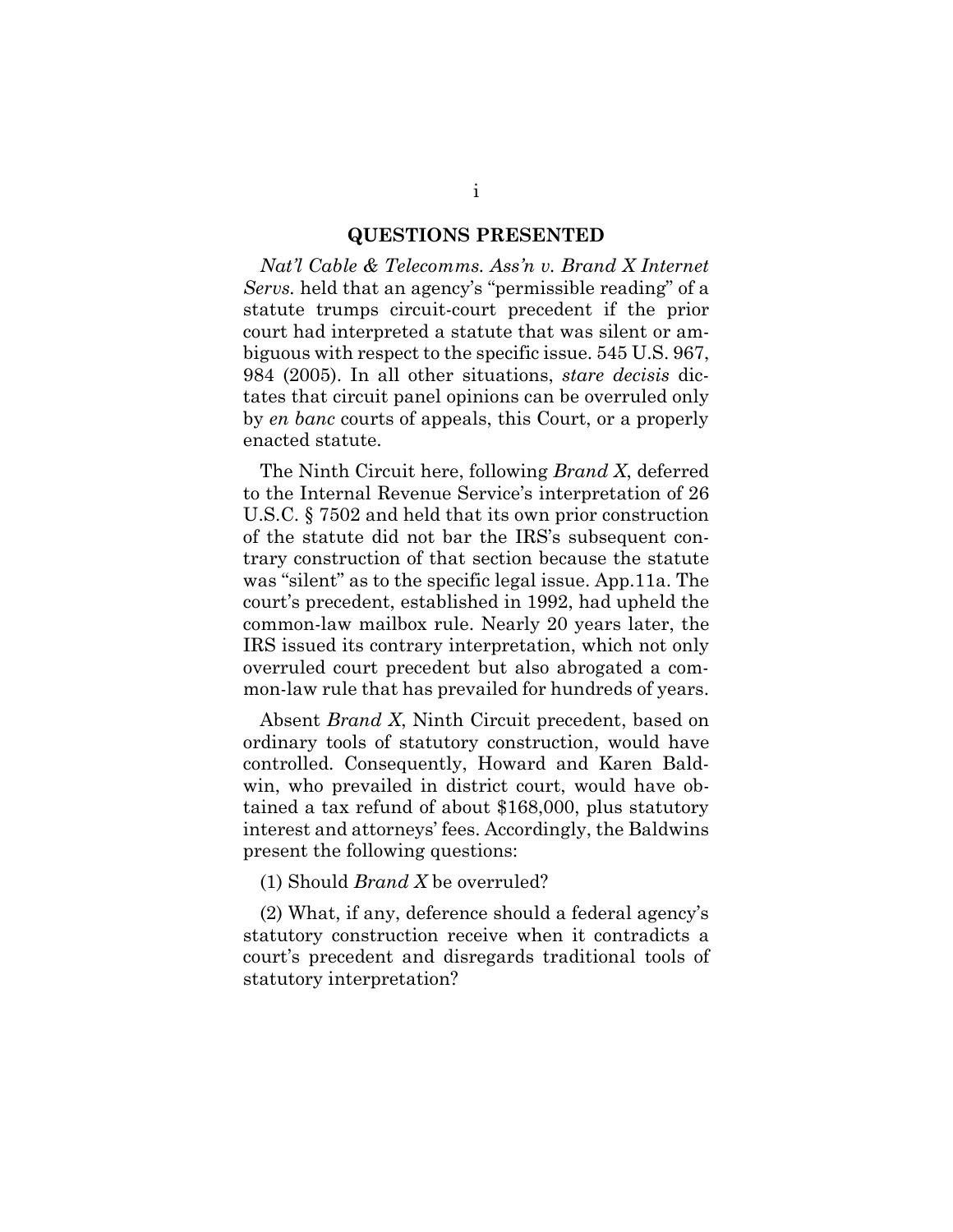# **TABLE OF CONTENTS**

| The Court Should Decide Whether an Agency Can<br>$\mathbf{L}$<br>Regulate the Judiciary with a Perfunctory Five-                     |
|--------------------------------------------------------------------------------------------------------------------------------------|
| II. The Court Should Review Whether the IRS's<br>Perfunctory Rulemaking Implicates Agency<br>Expertise and Thus Chevron Deference 11 |
|                                                                                                                                      |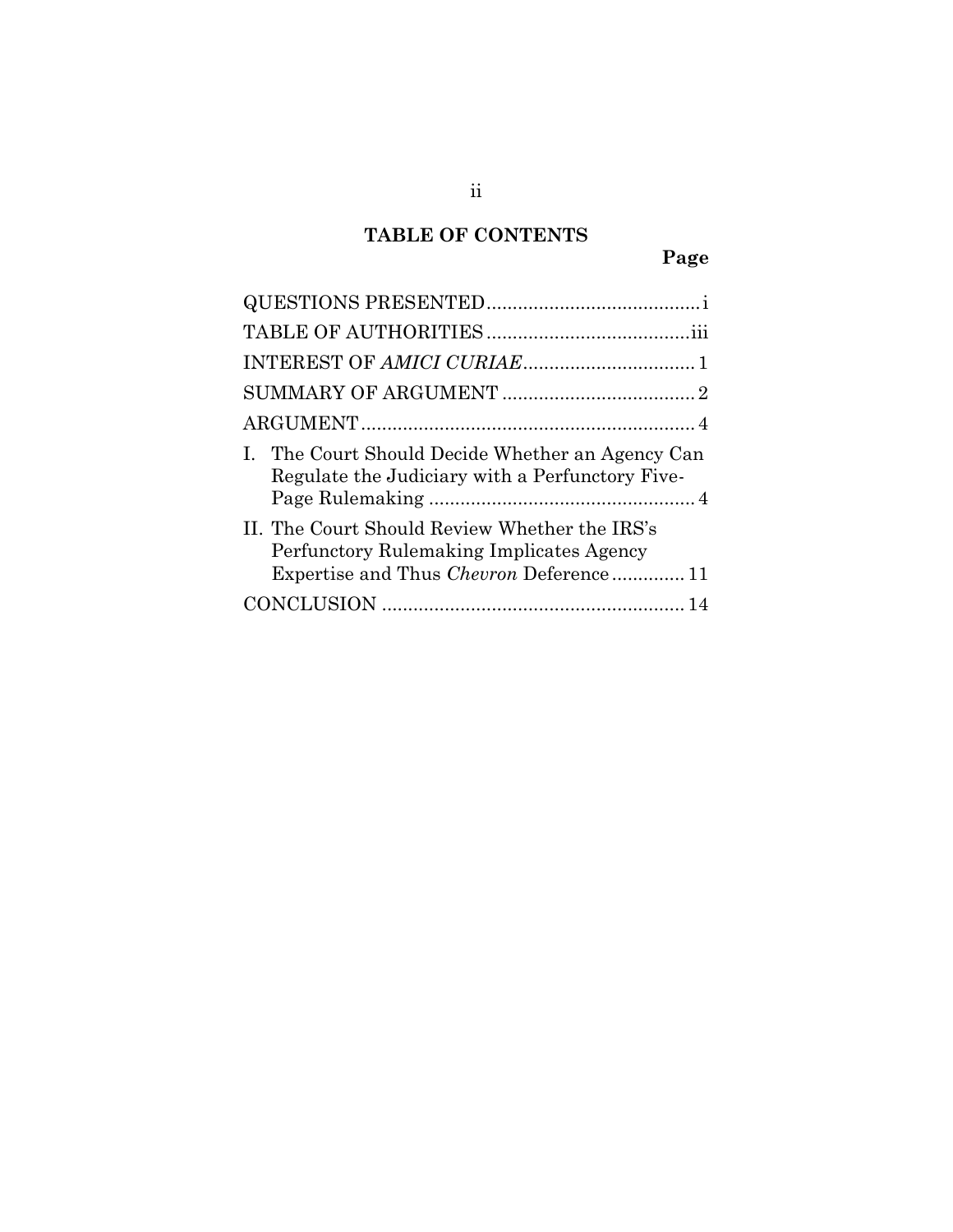## **TABLE OF AUTHORITIES**

## <span id="page-3-0"></span>**Cases**

| Anderson v. United States,                                          |
|---------------------------------------------------------------------|
| Baldwin v. United States,<br>921 F.3d 836 (9th Cir. 2019) 3, 10, 12 |
| Barnhart v. Walton, 535 U.S. 212 (2002) 12                          |
| Carroll v. Comm'r,                                                  |
| Chevron, U.S.A., Inc. v. Nat. Res. Def. Council, Inc.,              |
| City of Arlington v. FCC, 569 U.S. 290 (2013) 13                    |
| Crude Oil Corp. v. Comm'r,                                          |
|                                                                     |
| <i>Drake v. Comm'r</i> , 554 F.2d 736 (5th Cir. 1977) 8             |
| <i>Estate of Wood v. Comm'r,</i>                                    |
| Gutierrez-Brizuela v. Lynch,<br>834 F.3d 1142 (10th Cir. 2016)  11  |
| Henderson v. Shinseki, 562 U.S. 428 (2011) 13                       |
| INS v. Cardoza-Fonseca, 480 U.S. 421 (1987) 12                      |
| King v. Burwell, 135 S. Ct. 2480 (2015) 13                          |
| Kisor v. Wilkie, 139 S. Ct. 2400 (2019) 11, 12, 13                  |
| Marbury v. Madison, 5 U.S. 137 (1803) 12                            |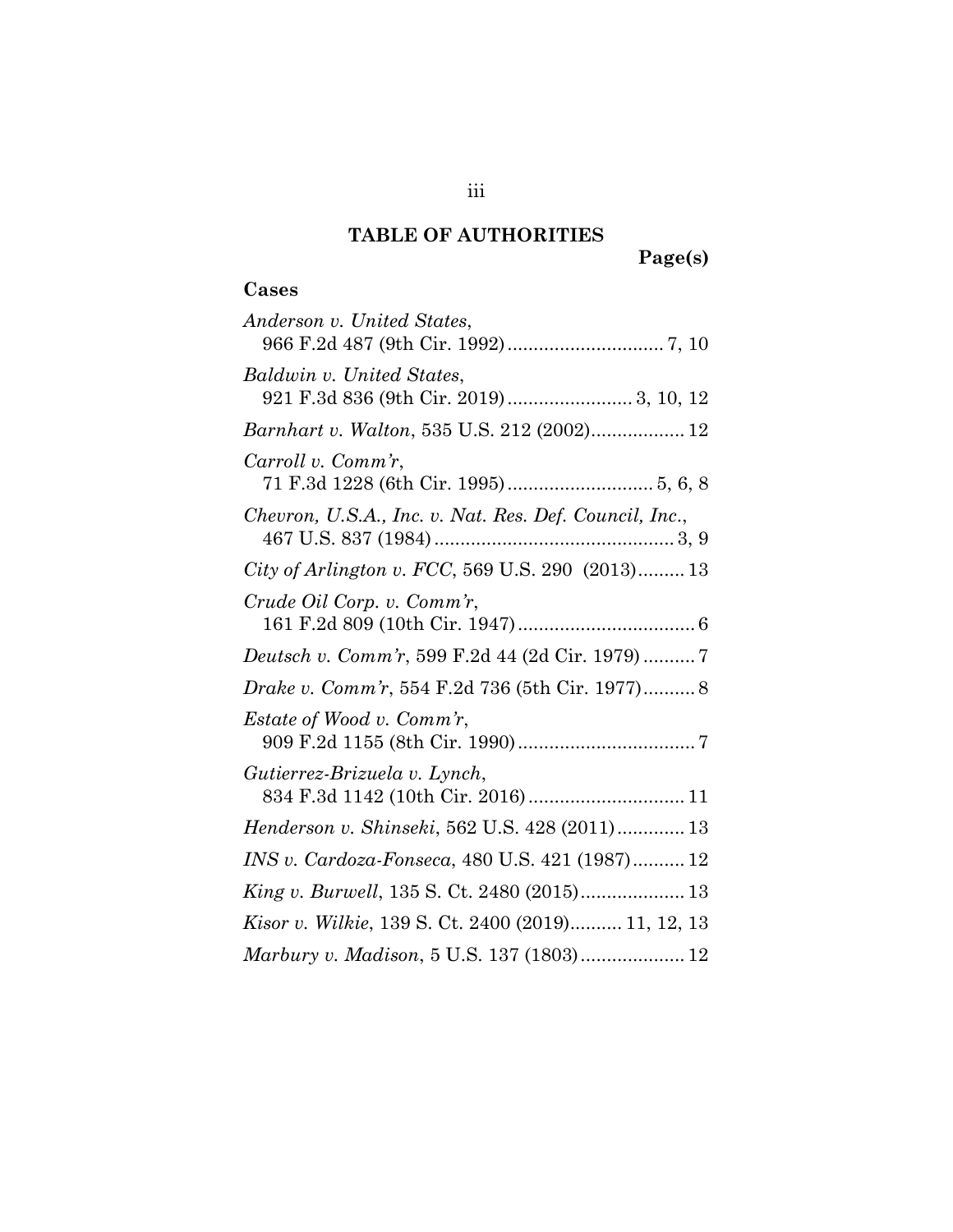| Martin v. Occupational Safety & Health Review                                           |
|-----------------------------------------------------------------------------------------|
| Nat'l Cable & Telecomms. Ass'n v. Brand X<br>Internet Servs., 545 U.S. 967 (2005) 3, 10 |
| Norfolk Redevelopment & Housing Auth. v.<br>Chesapeake & Potomac Tel. Co.,              |
| Pauley v. BethEnergy Mines, Inc.,                                                       |
| Pereira v. Sessions, 138 S. Ct. 2105 (2018) 9                                           |
| Perez v. Mortg. Bankers Ass'n,                                                          |
| Phila. Marine Trade Ass'n v. Comm'r,                                                    |
| <i>Rich v. Comm'r, 250 F.2d 170 (5th Cir. 1957)  5, 8</i>                               |
| Smiley v. Citibank (South Dakota), N.A.,                                                |
| Sorrentino v. Comm'r,                                                                   |
| U.S. v. Kwai Fun Wong, 135 S. Ct. 1625 (2015) 5                                         |
| Young v. Community Nutrition Inst.,                                                     |
| <b>Statutes</b>                                                                         |
|                                                                                         |
|                                                                                         |
|                                                                                         |
| 26 U.S.C. $\frac{26 \text{ U.S. C}}{2422(a) \dots}$                                     |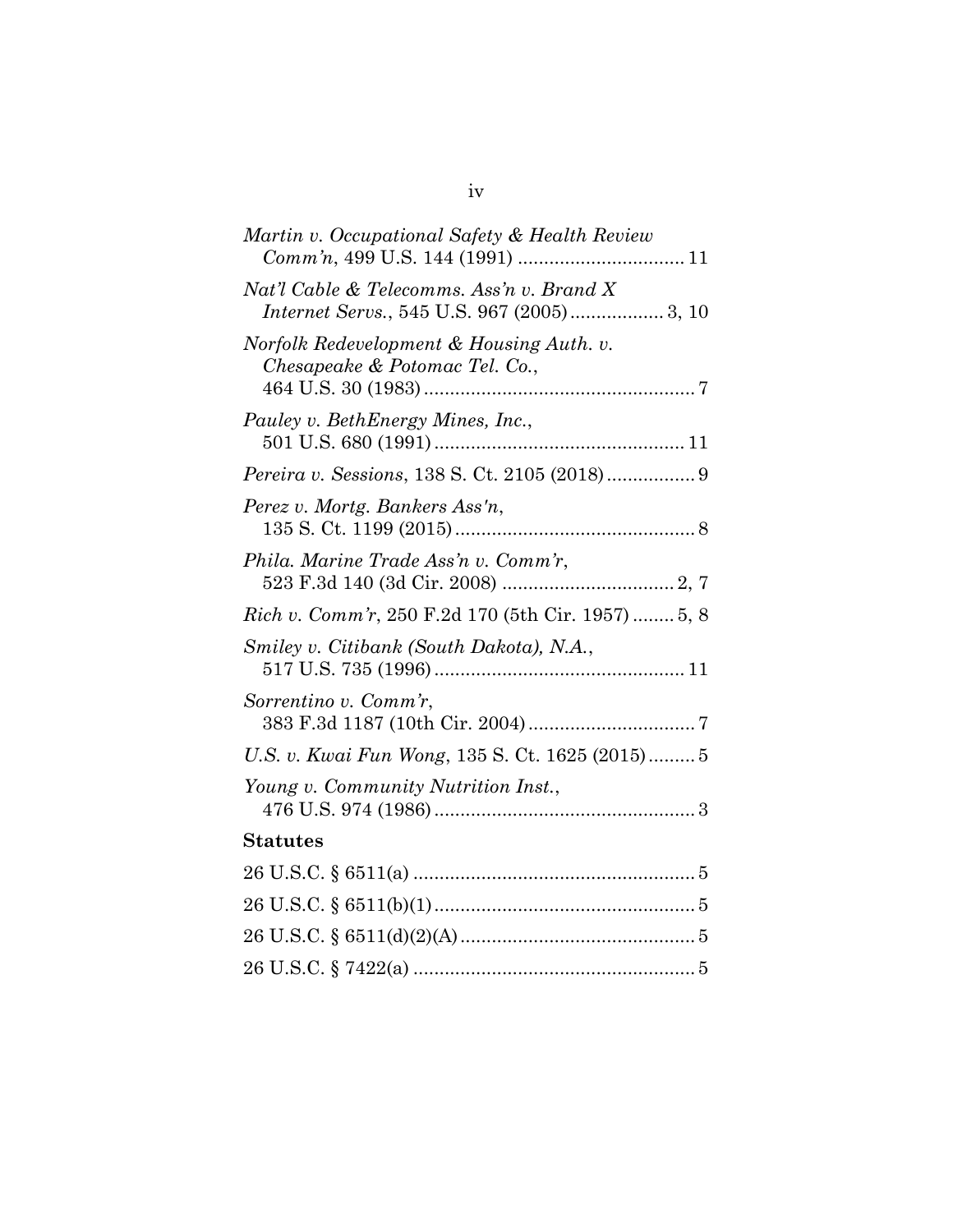## **Other Authorities**

| Christopher J. Walker & Kent Barnett,<br>Chevron in the Circuit Courts,                                                                                                                                 |
|---------------------------------------------------------------------------------------------------------------------------------------------------------------------------------------------------------|
| Jorge Fitz-Gibbon, U.S. Postal Service Probes<br>Somers Postal Worker over Dumped Mail,<br>Rockland Journal News, Oct. 20, 2018  4                                                                      |
| Kimberly C. Metzger, <i>Interpretation</i> of the Section<br>7502 Timely-Mailing, Timely-Filing<br><i>Requirements:</i> Carroll v. Commissioner and the<br>Liberal/Conservative Interpretation Dilemma, |
| Timely Mailing Treated as Timely Filing,<br>69 Fed. Reg. 56,377 (Sept. 21, 2004)  passim                                                                                                                |
| Timely Mailing Treated as Timely Filing,<br>76 Fed. Reg. 52,561 (Aug. 23, 2011)  passim                                                                                                                 |
| Treasury Inspector General for Tax Administration,<br>Interim Results of the 2019 Filing Season 5                                                                                                       |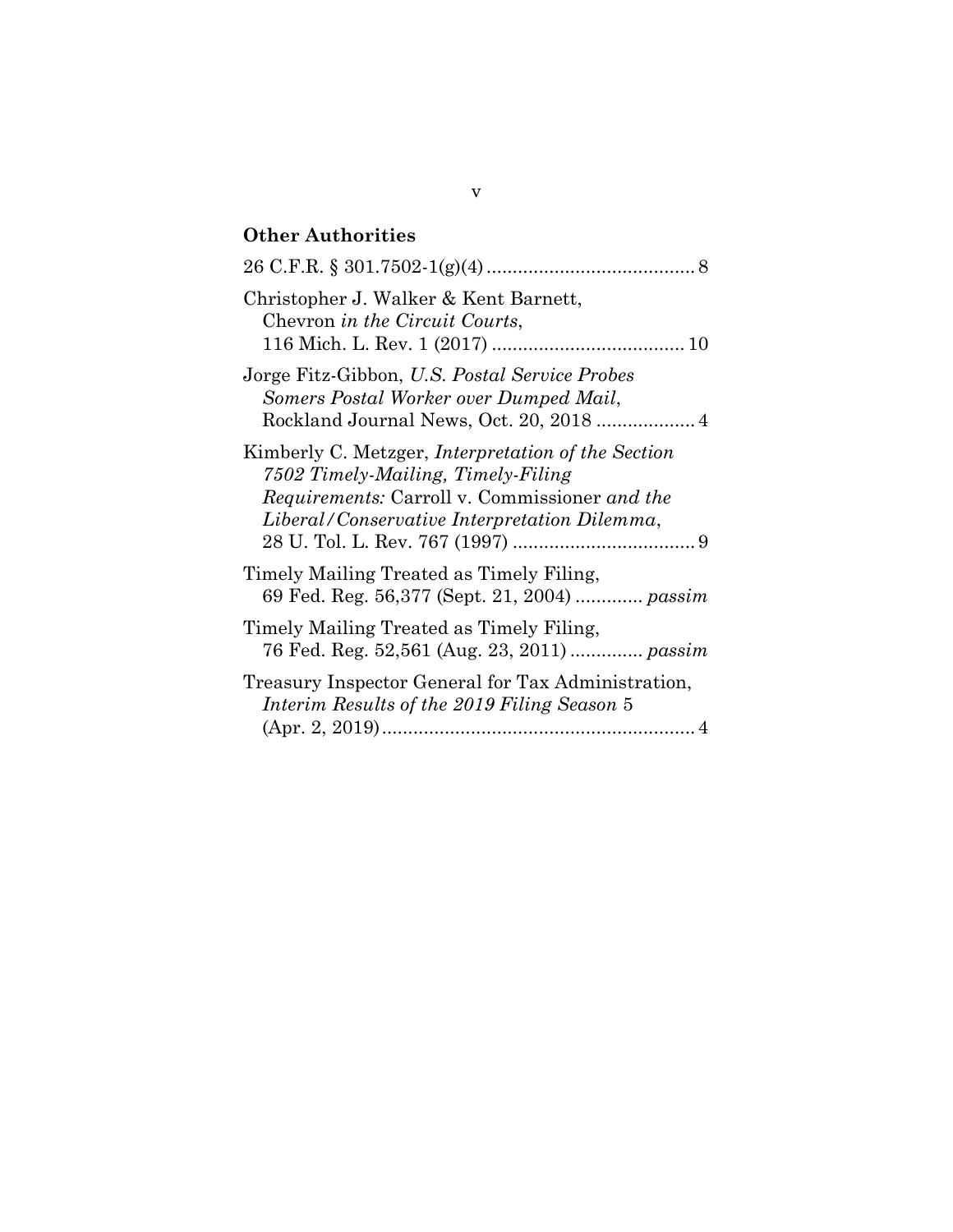#### **INTEREST OF** *AMICI CURIAE***<sup>1</sup>**

<span id="page-6-0"></span>The Cato Institute is a nonpartisan public-policy research foundation established in 1977 and dedicated to advancing the principles of individual liberty, free markets, and limited government. Cato's Robert A. Levy Center for Constitutional Studies was established in 1989 to help restore the principles of limited constitutional government that are the foundation of liberty. Toward those ends, Cato publishes books and studies, conducts conferences, and produces the annual *Cato Supreme Court Review*.

The National Federation of Independent Business (NFIB) Small Business Legal Center is a nonprofit, public-interest law firm established to provide legal representation and be the voice for small businesses in the nation's courts. NFIB is the nation's leading small business association, representing members in Washington, D.C., and all 50 state capitals. Founded in 1943 as a nonprofit, nonpartisan organization, NFIB's mission is to promote and protect the rights of its members to own, operate, and grow their businesses.

This case interests *amici* because it concerns the proper delineation of the separation of powers. If the judicial branch is to "say what the law is" and the executive branch is to enforce law rather than make it, then this Court must clarify whether and how much deference judges should give to administrative agencies' purported overrulings of previous court rulings.

 $\overline{a}$ 

<sup>1</sup> Rule 37 statement: All parties were timely notified and consented to the filing of this brief. No part of this brief was authored by any party's counsel, and no person or entity other than *amici* funded its preparation or submission.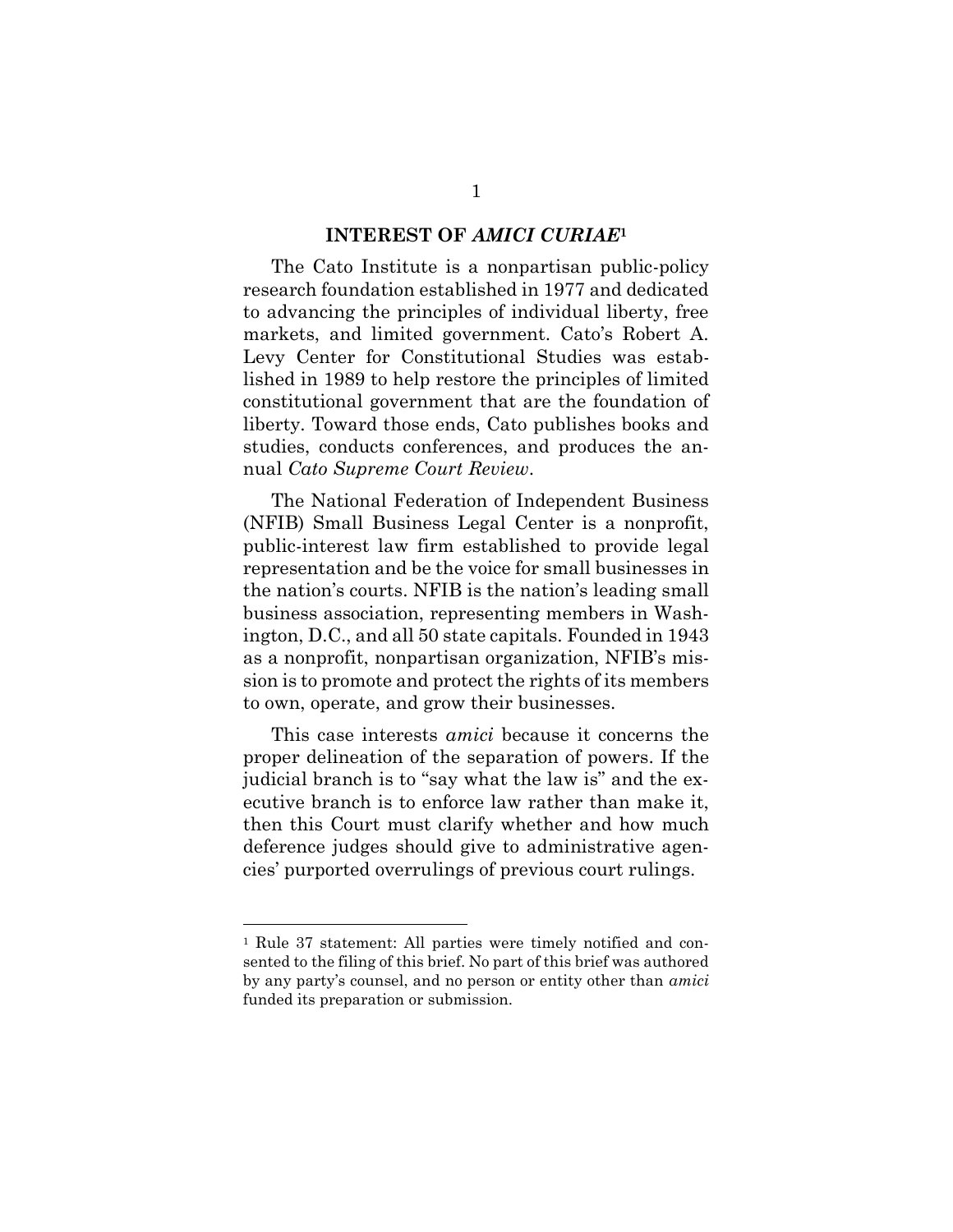#### **SUMMARY OF ARGUMENT**

<span id="page-7-0"></span>By invoking deference doctrines, the IRS is trying to accomplish in a barebones rulemaking what it failed to win in multiple courts with hundreds of pages of briefing. Unless this Court steps in, other executive agencies are sure to follow this template for overcoming judicial precedent by "earning" the *Chevron* framework with an empty notice-and-comment process.

At issue is whether 26 U.S.C. § 7502 stops courts from employing a common-law evidentiary principle, known as the mailbox rule, in delineating the boundaries of the federal judiciary's subject-matter jurisdiction to hear taxpayer-refund suits. While the tax code does not speak to this question, the IRS long has interpreted the statute's silence as foreclosing the mailbox rule. Some courts agreed; others didn't. *See Phila. Marine Trade Ass'n v. Comm'r*, 523 F.3d 140, 148-52 (3d Cir. 2008) (describing lower-court split).

After decades of litigating the mailbox rule with mixed success, the IRS switched gears and tried an administrative shortcut. In a bid to have the judiciary defer to the agency interpretation, the IRS issued a fivepage rulemaking to "clarify" that the statute meant what the IRS had argued. *See* Timely Mailing Treated as Timely Filing, 69 Fed. Reg. 56,377 (Sept. 21, 2004) (proposed rule); Timely Mailing Treated as Timely Filing, 76 Fed. Reg. 52,561 (Aug. 23, 2011) (final rule).

On its own terms, the "clarifying" rule fails to implicate agency expertise: it purports to deny courts access to a common-law principle developed by federal judges to police their own jurisdiction. Simply put, the agency's rule regulates the craft of judging, which is obviously outside of the IRS's bailiwick.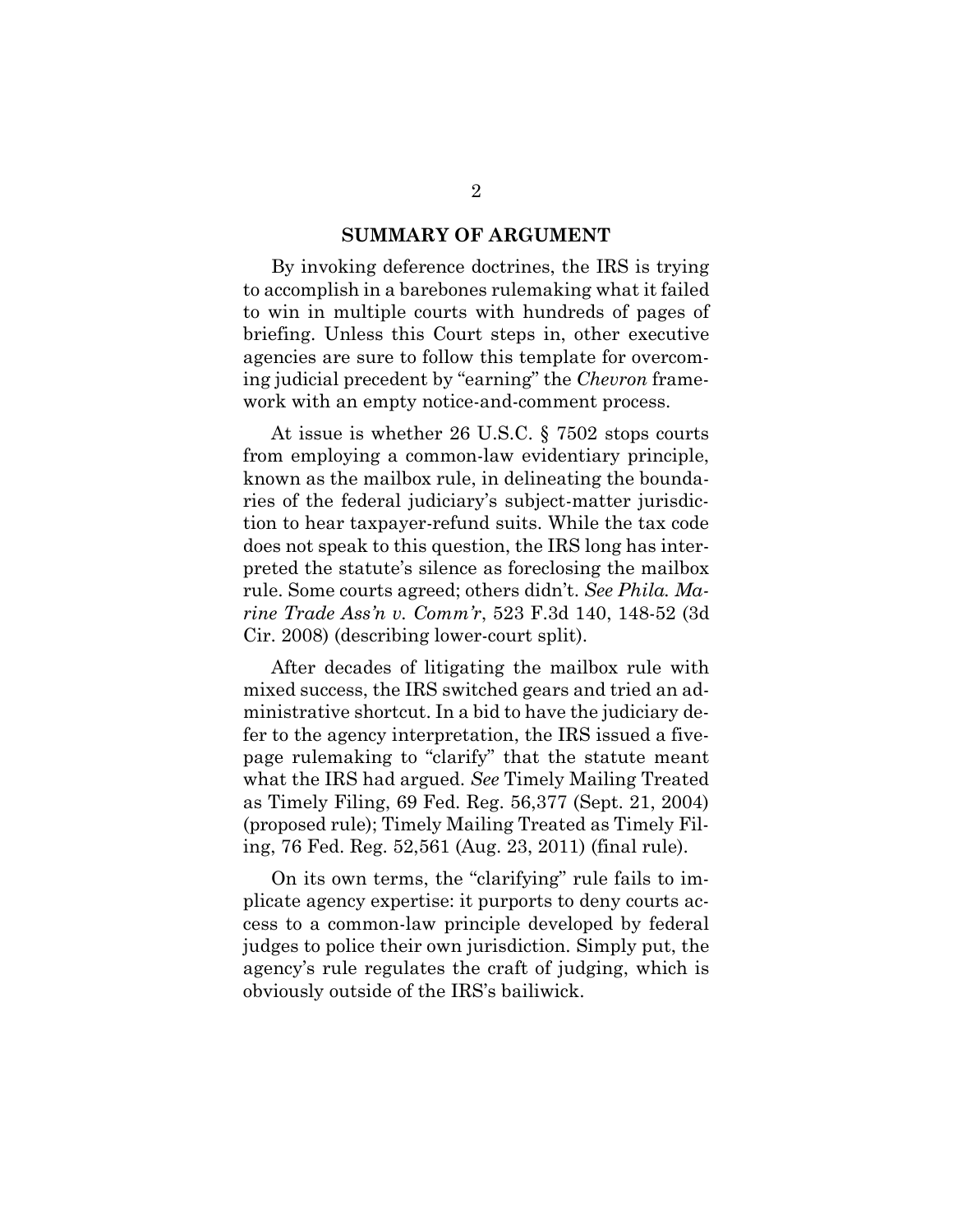The IRS's lack of expertise explains why the agency's rulemaking said so little—because there was so little to say. Across the proposed and final rules, the agency provided a paltry nine paragraphs of conclusory reasoning. *Compare* 69 Fed. Reg. at 56,378 (Sept. 21, 2004) (giving two paragraphs to section titled "Explanation of Provisions) *with* 76 Fed. Reg. at 52,561– 62 (Aug. 23, 2011) (spending seven paragraphs in final rule on section titled "Summary of Comments and Explanation of Provisions").

Having jumped through the minimum procedural hoops, the agency then felt entitled to the *Chevron* framework. The Ninth Circuit agreed. In the decision below, a three-judge panel applied an utterly cursory *Chevron* methodology, including its *Brand X* corollary, and thereby swept aside the circuit's precedential holding that the best reading of the tax code allows taxpayers to benefit from the mailbox rule. *See Baldwin v. United States*, 921 F.3d 836, 842–43 (9th Cir. 2019); s*ee also Nat'l Cable & Telecomms. Ass'n v. Brand X Internet Servs*., 545 U.S. 967 (2005) (extending *Chevron, U.S.A., Inc. v. Nat. Res. Def. Council, Inc.*, 467 U.S. 837 (1984), such that it overcomes an Article III court's precedential statutory interpretation).

This Court cannot allow the decision below to escape further review, and not simply because the lower court "employs a reasoning so formulaic that it trivializes the art of judging." *Young v. Community Nutrition Inst.*, 476 U.S. 974, 988 (1986) (Stevens, J., dissenting). If *Baldwin* stands and the IRS is permitted to wave away 50 years of adverse court decisions with a handful of pages in the Federal Register, then the Court's inaction would occasion a disconcerting disruption of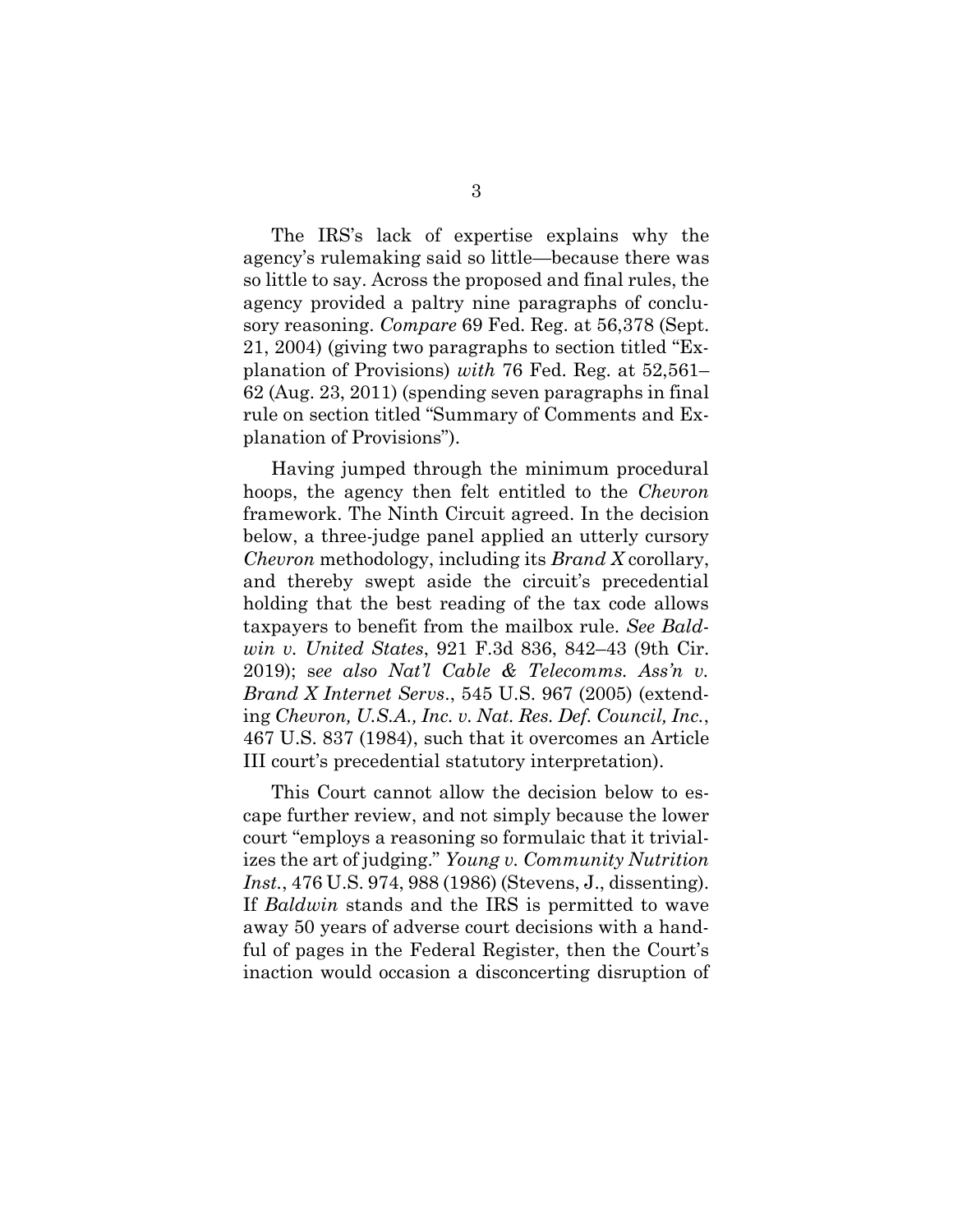the constitutional balance between the separated powers. With the path blazed here, other agencies will become emboldened to aggrandize their power at the hands of the judiciary. The route is clear: all agencies must do is undergo a sham notice-and-comment processes to serve as an invitation to judicial deference.

Only this Court is constitutionally empowered to resolve a circuit split over a purely legal question such as this one. Ultimately, the IRS may prevail through persuasion, but the final decision must come from the judiciary. It simply can't be that the IRS possesses an implied statutory authority to regulate federal courts' usage of a judge-made concept. Even if this hidden power does exist—and it doesn't—it can't be permissibly invoked merely because the agency checked the requisite boxes for "earning" deference.

#### **ARGUMENT**

### <span id="page-9-1"></span><span id="page-9-0"></span>**I. The Court Should Decide Whether an Agency Can Regulate the Judiciary with a Perfunctory Five-Page Rulemaking**

Every year, taxpayers rely on the Postal Service to send millions of documents to the IRS. *See* Treasury Inspector General for Tax Administration, *Interim Results of the 2019 Filing Season* 5 (Apr. 2, 2019) (forecasting receipt of about 16 million paper individual tax returns in 2019). And every year, some documents get lost in the shuffle.

Of course, the Postal Service is comprised of fallible humans who make mistakes. *See, e.g.*, Jorge Fitz-Gibbon, *U.S. Postal Service Probes Somers Postal Worker over Dumped Mail*, Rockland Journal News, Oct. 20, 2018, https://bit.ly/32za48j (reporting on investigation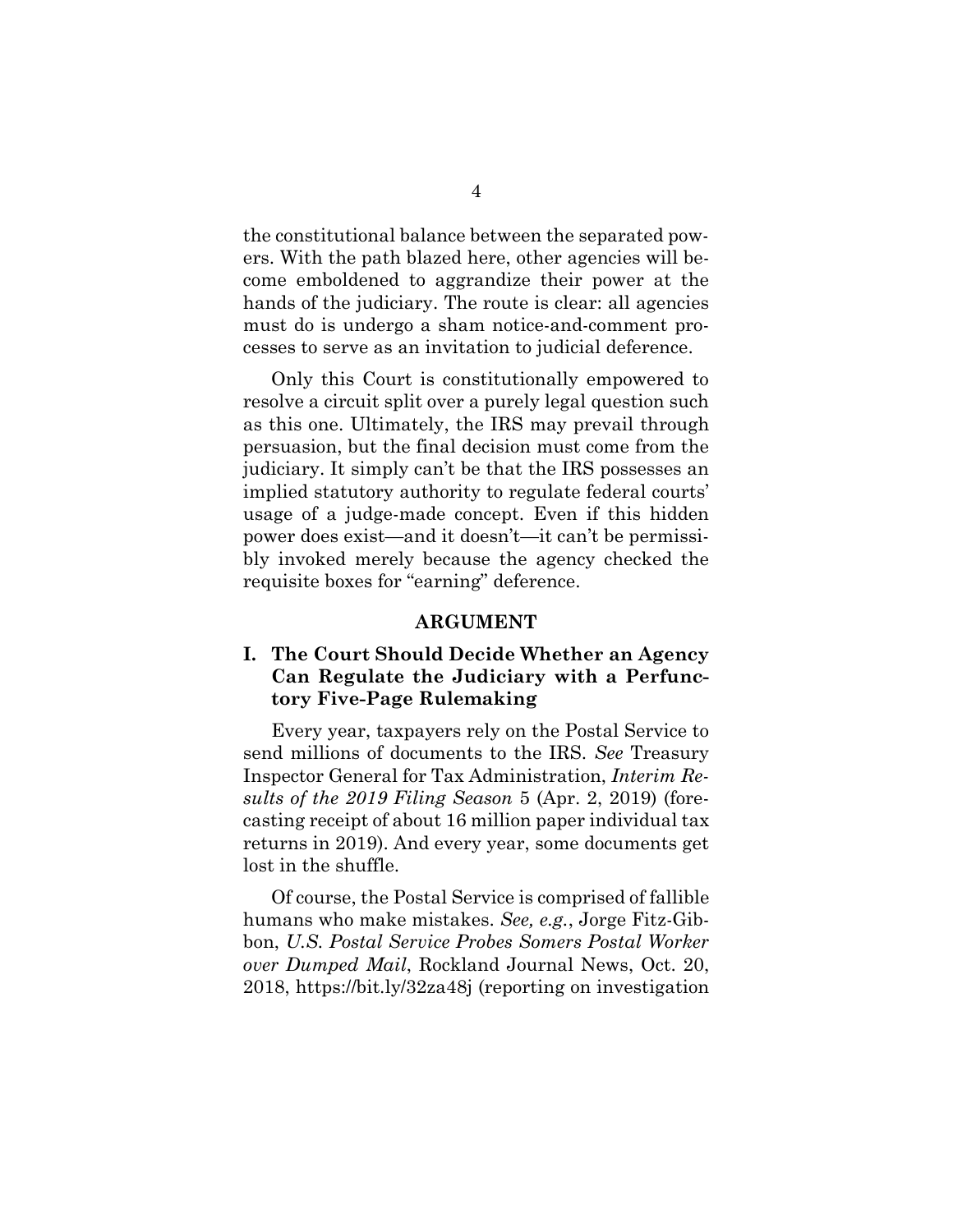regarding "several boxes of mail [that] were found dumped in local woods"). The IRS, like the Postal Service, is a government entity composed of imperfect humans who sometimes mishandle documents. *See, e.g.*, *Carroll v. Comm'r*, 71 F.3d 1228, 1230 (6th Cir. 1995) ("When asked at the hearing if [tax documents] are ever lost at the service center, a representative of the IRS responded with an unqualified 'yes.'").

No matter how innocuous in intent, these inescapable human errors can cause real harm to taxpayers trying to recover property (overpayments) from the government. When documents get lost, taxpayers miss filing deadlines that implicate the IRS's statutory waiver of sovereign immunity for refund suits. *Compare* 26 U.S.C. § 7422(a) (requiring all suits "for the recovery of any internal revenue tax . . . erroneously or illegally . . . collected" to have been preceded by a "duly filed" refund claim) *with* 26 U.S.C. §§ 6511(a), (b)(1),  $(d)(2)(A)$  (establishing a three-year limitations period and applicable extensions for duly "filed" overpayment claims). A missed deadline may thus deprive taxpayers of their "day in court," even though fault lay entirely with a government bureaucracy. *Rich v. Comm'r*, 250 F.2d 170, 177 (5th Cir. 1957) (Brown, J., dissenting). *But see U.S. v. Kwai Fun Wong*, 135 S. Ct. 1625, 1643 (2015) (Alito, J., dissenting) ("[I]n recent years, we have grown reluctant to affix the 'jurisdictional' label [to statutory filing deadlines].").

The tax code never has accounted for this unfairness, which has existed ever since Congress began taxing income. Faced with these unavoidable inequities, courts long ago turned to a common-law evidentiary principle. Under the "mailbox rule," proof of proper mailing gives rise to a rebuttable presumption that the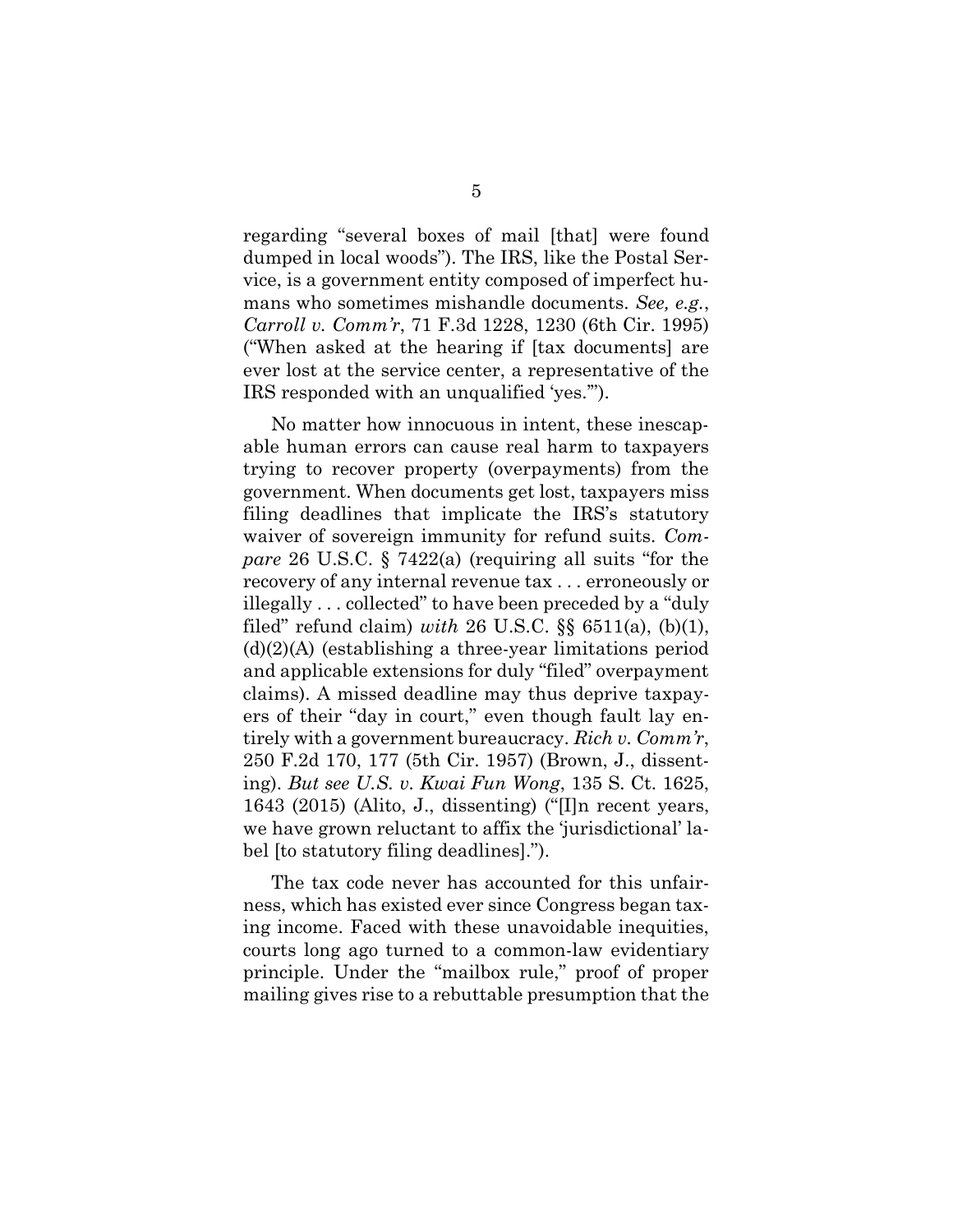document was physically delivered to the addressee in the time such a mailing would ordinarily take to arrive. *Accord Crude Oil Corp. v. Comm'r*, 161 F.2d 809, 810 (10th Cir. 1947) ("When mail matter is properly addressed and deposited in the United States mails, with postage duly prepaid thereon, there is a rebuttable presumption of fact that it was received by the addressee in the ordinary course of mail.").

In 1954, as federal courts were developing the mailbox rule, Congress added 26 U.S.C. § 7502 to the tax code, to better protect taxpayers from the vagaries of postal delivery and IRS handling. Under § 7502(a), documents are considered "delivered" by the Postal Service (and thus "filed" with the IRS) on the date of the envelope's postmark. In addition, § 7502(c) allows taxpayers to use a receipt for registered mail to establish *prima facie* evidence that a tax document was "delivered" upon mailing. Crucially, however, § 7502 does not address the federal judiciary's common-law mailbox rule as it applies to regular mail, which is how most taxpayers send their documents.

Faced with this statutory silence, circuit courts have split on the continued viability of the judge-made mailbox rule after the 1954 tax amendments.

On one hand, the Second and Sixth Circuits reasoned that Congress specified the only available exceptions to timely physical delivery of tax documents, foreclosing the mailbox rule's evidentiary standard for regular mail. *See Carroll*, 71 F.3d at 1232 ("the only exceptions to the physical delivery rule . . . are the two set out in section 7502"); *Deutsch v. Comm'r*, 599 F.2d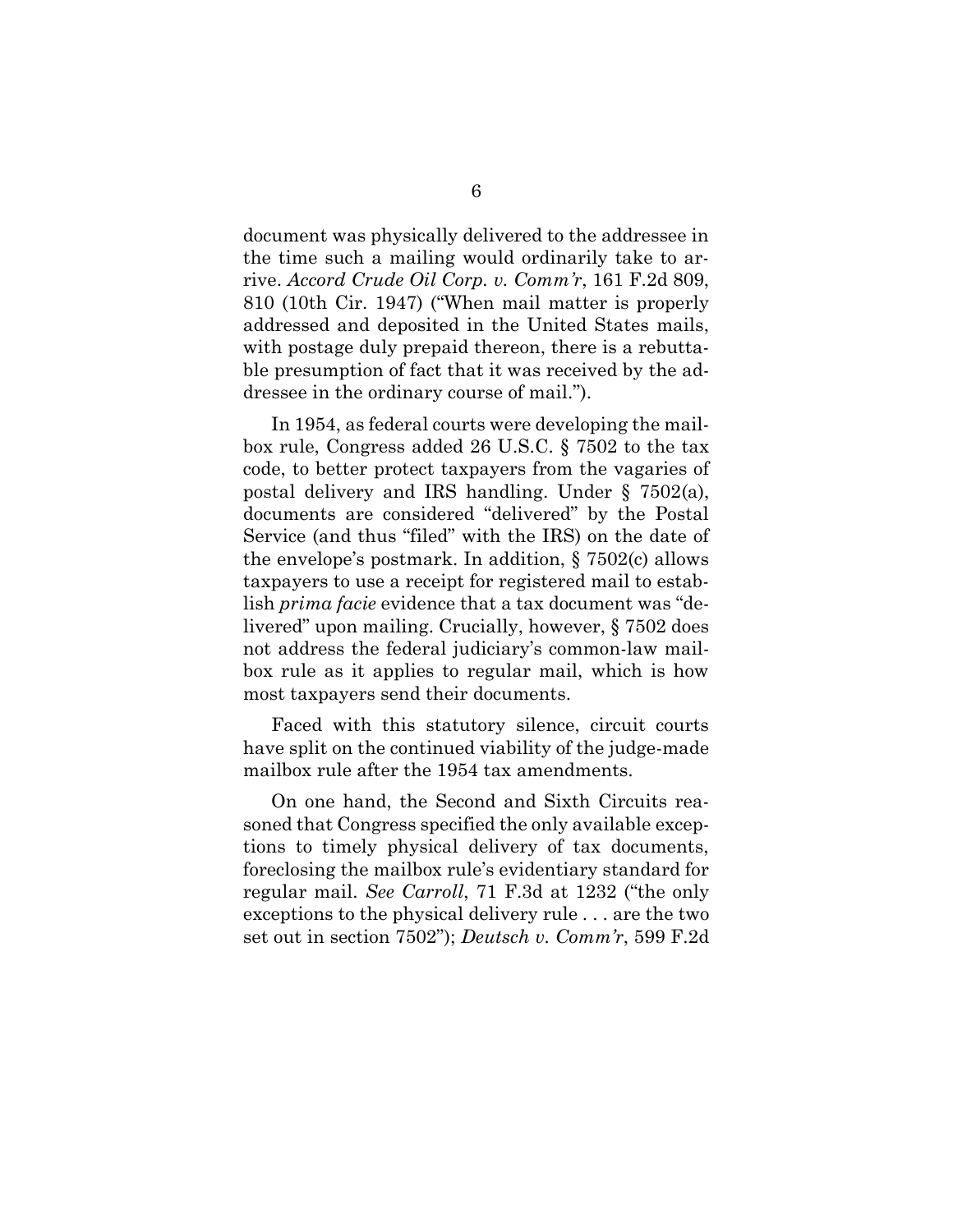44, 46 (2d Cir. 1979) (rejecting extrinsic proof of mailing because § 7502 evidences Congress's "penchant for an easily applied, objective standard").

On the other hand, the Third, Eighth, Ninth, and Tenth Circuits determined that § 7502 complements, rather than supplants, the mailbox rule. *See Phila. Marine Trade Ass'n v. Comm'r*, 523 F.3d at 141 (3d Cir. 2008); *Sorrentino v. Comm'r*, 383 F.3d 1187, 1194 (10th Cir. 2004); *Anderson v. U.S.*, 966 F.2d 487, 491 (9th Cir. 1992); *Estate of Wood v. Comm'r*, 909 F.2d 1155 (8th Cir. 1990). As a matter of statutory interpretation, these courts understood that "Section 7502's silence . . . is insufficient to entirely supplant the mailbox rule because 'it is a well-established principle of statutory construction that the common law ought not to be deemed to be repealed, unless the language of the statute be clear and specific for this purpose.'" *Sorrentino*, 383 F.3d at 1193–94 (quoting *Norfolk Redevelopment & Housing Auth. v. Chesapeake & Potomac Tel. Co.*, 464 U.S. 30, 35 (1983)). *See also Phila. Marine Trade Ass'n*, 523 F.3d at 149 (quoting same language); *Anderson*, 966 F.2d at 491 ("[A]bsent a clear manifestation of contrary intent, a newly-enacted statute is presumed to be harmonious with existing law and its judicial construction."); *Estate of Wood*, 909 F.2d at 1160 (abiding "[t]he normal rule of statutory construction . . . that if Congress intends for legislation to change the interpretation of a judicially created concept, it makes that intent specific").

In this latter view, Congress intended § 7502 to operate as a taxpayer "safe harbor" from harsh inequities engendered whenever the IRS or Postal Service misplaces or mishandles a tax document. *See Sorrentino*, 383 F.3d at 1192; *Estate of Wood*, 909 F. 2d at 1161.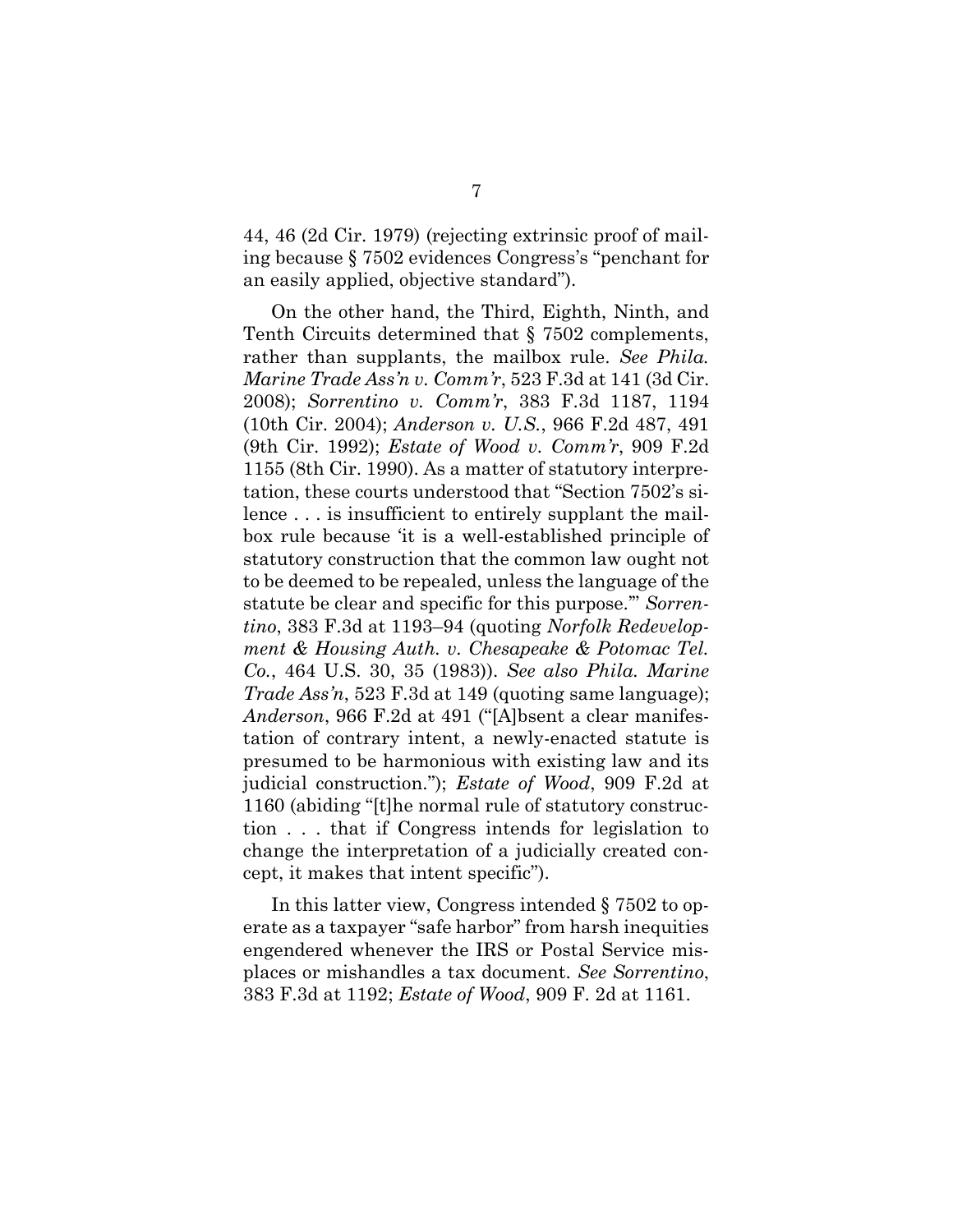While courts have split, the IRS steadfastly maintained an unforgiving interpretation of the tax code. No matter how grossly the inequities stack up against the taxpayer, the IRS invariably has argued that courts may not consider extrinsic evidence to establish timely mailing through regular mail. In *Carroll*, for example, the IRS argued against the court's subject matter jurisdiction, even after conceding both that the taxpayer document was mailed months before the deadline and that an arm of the government was culpable. *See* 71 F.3d at 1230; s*ee also Drake v. Comm'r*, 554 F.2d 736, 737–39 (5th Cir. 1977) (agreeing that courts lack jurisdiction despite IRS stipulation that Postal Service was entirely to blame for taxpayer's untimely filing); *Rich*, 250 F.2d at 173 (siding with the IRS in denying jurisdiction for untimely filing even though "[a]ll of the equities are with the appellant").

After waging this legal battle for a half-century with only mixed success, the IRS tried a different tack for prevailing upon federal courts the agency's preferred construction of the tax code. In 2004, it commenced a rulemaking that purported to resolve the circuit split simply by "clarifying" that § 7502 supplants the mailbox rule. *See* 69 Fed. Reg. at 56,378. The 2004 proposal took retroactive effect upon promulgation of the final rule seven years later. *See* 26 C.F.R. § 301.7502-1(g)(4) (backdating the rule's effect to 2004). 2

 $\overline{a}$ 

<sup>2</sup> Because the Baldwins mailed their tax documents before the IRS promulgated the final rule, the petitioners are subject to the regulation only by virtue of its retroactive effect. Yet federal agencies are only entitled to the benefits of *Chevron* deference once they have completed the notice-and-comment process. *Perez v. Mortg. Bankers Ass'n*, 135 S. Ct. 1199, 1204 (2015) (emphasizing that only these rules "have the force and effect of law").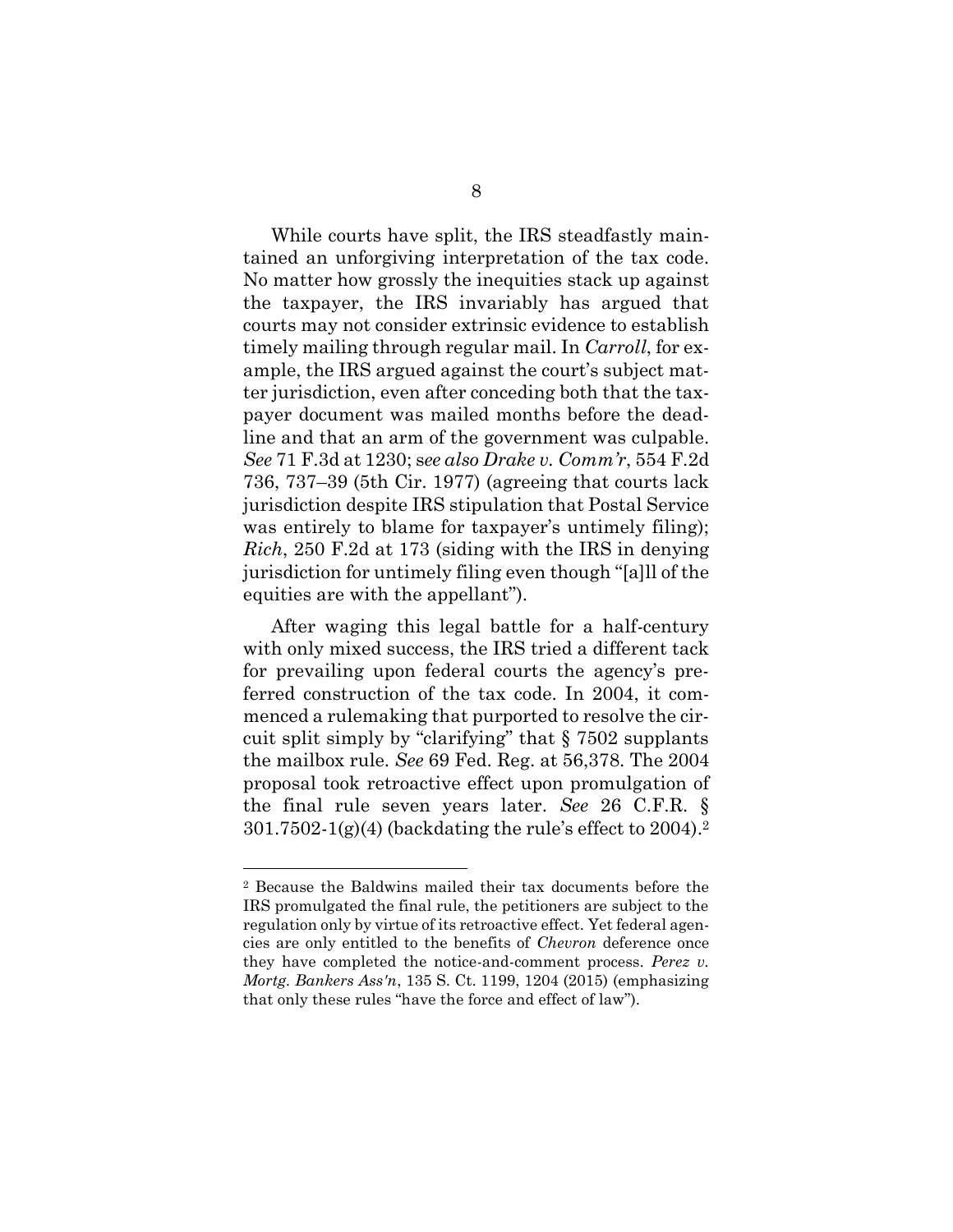Importantly, the IRS's new rule didn't govern the agency, but instead regulated the courts' access to an evidentiary canon (the common-law mailbox rule).

During the 50 years leading up to the proposed new rule, thousands of pages of briefing informed hundreds of pages of jurisprudence across scores of cases, and all of it was borne of careful deliberation over the mailbox rule. *See generally* Kimberly C. Metzger, *Interpretation of the Section 7502 Timely-Mailing, Timely-Filing Requirements:* Carroll v. Commissioner *and the Liberal/Conservative Interpretation Dilemma*, 28 U. Tol. L. Rev. 767 (1997) (analyzing the mailbox rule's legal history). In stark contrast, the entire IRS rulemaking to overturn the mailbox rule occupied barely five pages in the Federal Register. Regarding the circuit split the agency's avowed impetus for its rule—the IRS allotted exactly two sentences, which were reproduced nearly word-for-word in the proposed and final rules. *Compare* 69 Fed Reg. at 56,378 *with* 76 Fed. Reg. at 52,561. Instead of genuine public engagement, the purpose of the rulemaking seemed to be the achievement of the bare minimum administrative process necessary to "earn" *Chevron* deference.

Having jumped through those procedural hoops, the IRS argued for binding judicial respect. In siding with the IRS, the court below employed "the type of reflexive deference" that "trouble[s]" members of this Court. *Pereira v. Sessions*, 138 S. Ct. 2105, 2120 (2018) (Kennedy, J., concurring).

As a practical matter, the "trouble" emanates from the Ninth Circuit's cursory application of the famous *Chevron* framework. *See Chevron*, 467 U.S. at 842–43 (1984). At Step One's investigation into textual clarity,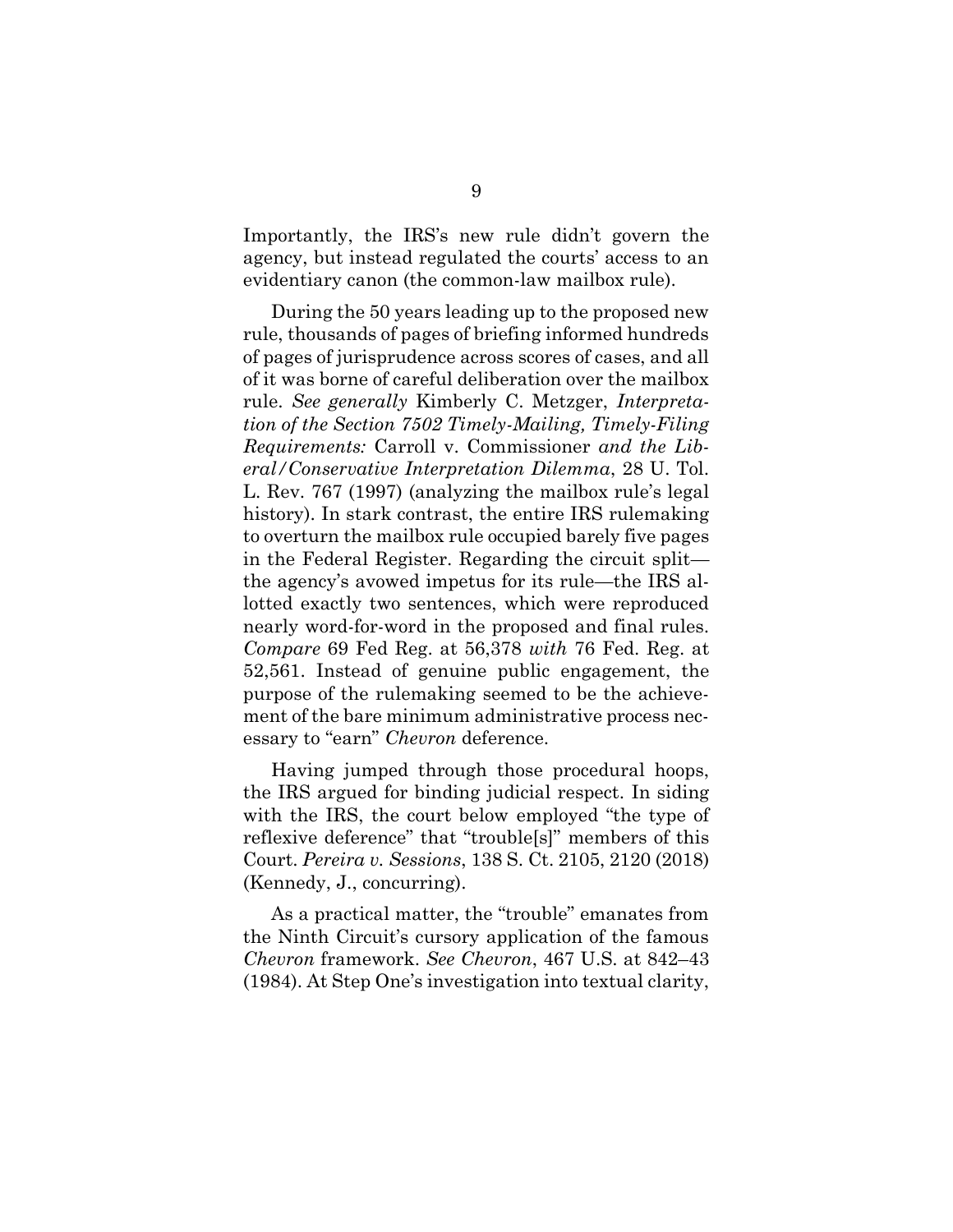the panel performed a brief and circular analysis. *See Baldwin v. United States*, 921 F.3d 836, 842 (9th Cir. 2019) (reasoning that "§ 7502 is silent as to whether the statute displaces the common-law mailbox rule" because "the statute does not address" it). At Step Two's "reasonableness" query, the panel readily upheld the IRS interpretation, as is too typical. *Id.* at 843. *See also* Christopher J. Walker & Kent Barnett, Chevron *in the Circuit Courts*, 116 Mich. L. Rev. 1, 6 (2017) (finding that agencies win in 93.8% of cases at *Chevron* Step Two in circuit courts).

Again, the Ninth Circuit was among the courts in the circuit split that ruled against the IRS regarding the mailbox rule's availability. *See Anderson*, 966 F.2d at 491. In the normal course, circuit precedent can be changed exclusively by a ruling of this Court, a statute passed by Congress, or an *en banc* hearing. Here, however, deference doctrines did all the work. To overcome its precedent, the Ninth Circuit panel turned to the *Brand X* principle that "[a] court's prior judicial construction of a statute trumps an agency construction otherwise entitled to *Chevron* deference only if the prior court decision holds that its construction follows from the unambiguous terms of the statute and thus leaves no room for agency discretion." *Baldwin*, 921 F.3d at 843 (citing *Brand X*, 545 U.S. at 982).

Because the Ninth Circuit's previous reading of § 7502 was merely its best exposition and not "the only reasonable interpretation," the agency was free to disagree, and the court felt it must yield. *Id.* "Quite literally then, after [the Ninth Circuit] declared the statute['s] meaning and issued a final decision, an executive agency was permitted to (and did) tell [the court] to reverse [its] decision like some sort of super court of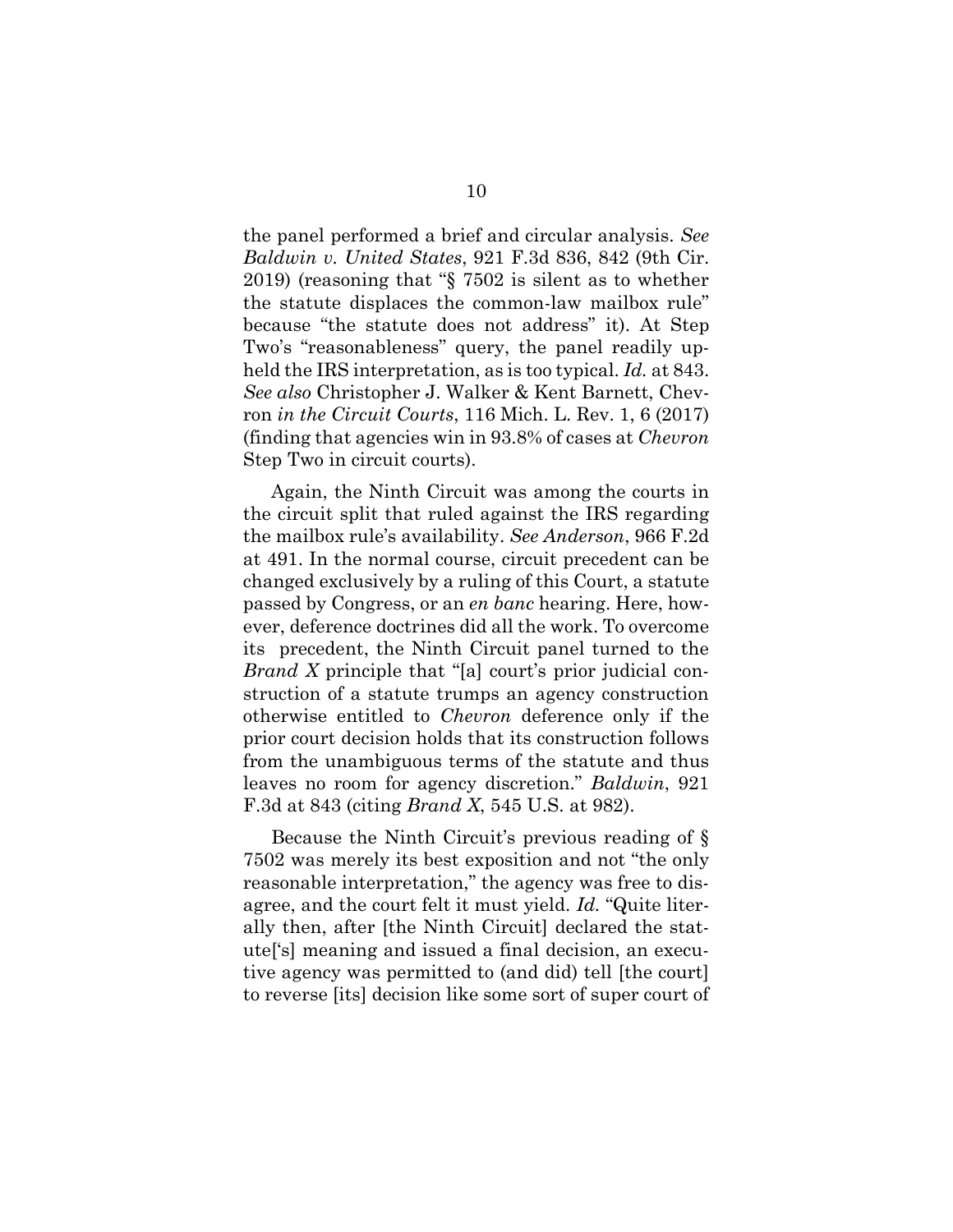appeals." *Gutierrez-Brizuela v. Lynch*, 834 F.3d 1142, 1150 (10th Cir. 2016) (Gorsuch, J., concurring).

### <span id="page-16-0"></span>**II. The Court Should Review Whether the IRS's Perfunctory Rulemaking Implicates Agency Expertise and Thus** *Chevron* **Deference**

*Chevron* deference "reflects a sensitivity to the proper roles of the political and judicial branches." *Pauley v. BethEnergy Mines, Inc.*, 501 U.S. 680, 696 (1991). Because "the resolution of ambiguity in a statutory text is often more a question of policy than of law," *id*., this Court assumes that Congress intends for agencies, and not judges, to make these sorts of policy decisions. *Smiley v. Citibank (South Dakota), N.A.*, 517 U.S. 735, 740–41 (1996) (describing *Chevron* as a "presumption that Congress, when it left ambiguity in a statute meant for implementation by an agency, understood that the ambiguity would be resolved, first and foremost, by the agency"). This presumption rests on the agency's "historical familiarity and policymaking expertise" with respect to its enabling statutes. *Martin v. Occupational Safety & Health Review Comm'n*, 499 U.S. 144, 153 (1991).

Still, not all statutory ambiguities are amenable to the *Chevron* framework. "Some interpretive issues may fall more naturally into a judge's bailiwick." *Kisor v. Wilkie*, 139 S. Ct. 2400, 2417 (2019) (citing, as an example, "elucidation of a simple common-law property term"). Where "the agency has no comparative expertise," it follows that "Congress presumably would not grant it [interstitial lawmaking] authority," and deference becomes inappropriate. *Id.* For these sorts of questions, which exist outside an agency's competence,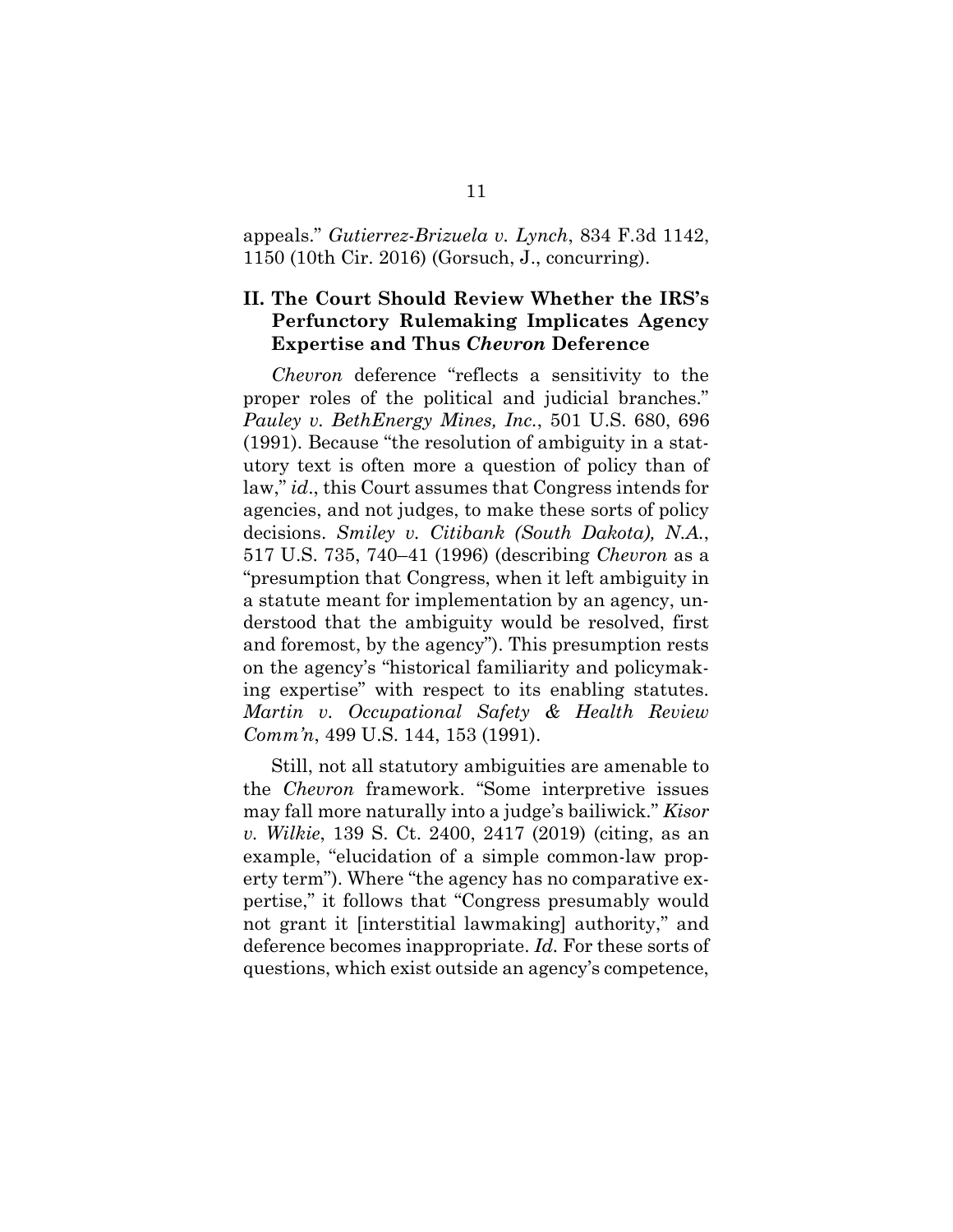it is incumbent on courts "to say what the law is." *Marbury v. Madison*, 5 U.S. 137, 177 (1803).

Discerning which branch—agencies or courts—gets interpretive primacy is a context-driven inquiry that depends on "the interstitial nature of the legal question" immediately at hand. *Barnhart v. Walton*, 535 U.S. 212, 222 (2002). In performing this case-by-case analysis, courts look foremost to whether the interpretive question "in some way implicate[s]" the agency's "substantive expertise." *Kisor*, 139 S. Ct. at 2417.

For some highly technical interpretations, administrative agencies are obviously more expert compared to courts. *See, e.g., id.* at 2413 (discussing "moiety"). Yet other interpretative questions, such as § 7502's relationship to the mailbox rule, are obviously suited for judiciary. *See INS v. Cardoza-Fonseca*, 480 U.S. 421, 446 (1987) (discussing "pure question[s] of statutory construction for the courts to decide"). The mailboxrule controversy, after all, centers on a judge-made evidentiary principle as it pertains to Article III jurisdiction. It is hard to imagine a more quintessentially judicial matter than the legal question at issue here.

Turning to the statute, there is no textual evidence that § 7502 carries an implied delegation for the IRS to regulate the judiciary by forbidding resort to the mailbox rule. Because the statute is "silent" on the matter, any such delegation would have to be read into existence. *See Baldwin*, 921 F.3d at 842 ("[W]e conclude that . . . § 7502 is silent as to whether the statute displaces the common-law mailbox rule."). But it's inconceivable that Congress would bestow such a power on the IRS without a word, given the background prin-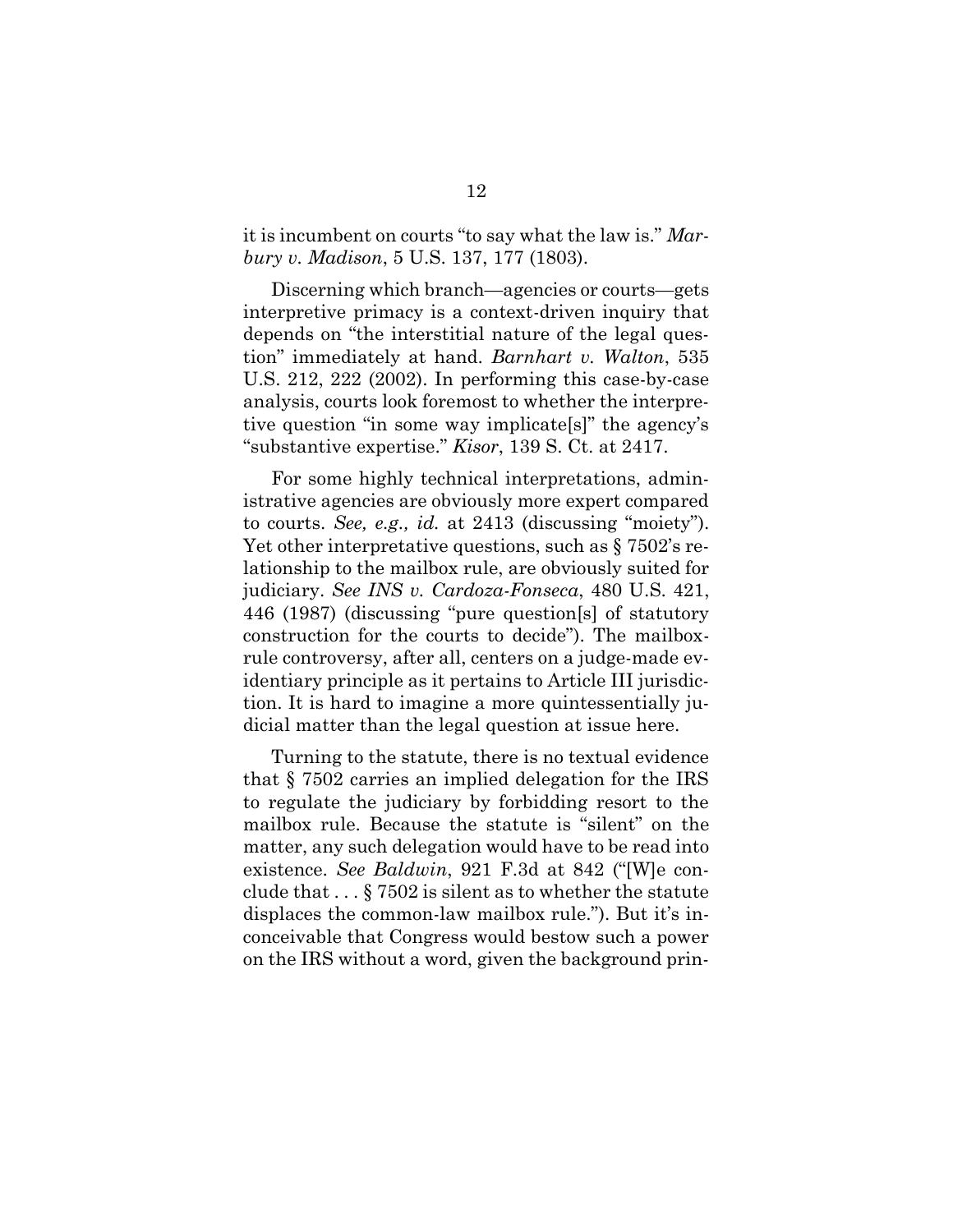ciple that federal courts maintain an "independent obligation" under the Constitution to police their own jurisdiction. *Henderson v. Shinseki*, 562 U.S. 428, 434 (2011). *Cf. King v. Burwell*, 135 S. Ct. 2480, 2489 (2015) ("[H]ad Congress wished to assign that question to an agency, it surely would have done so expressly.").

Remarkably, the IRS conceded that its statutory interpretation involves matters wholly outside its purview. During its halfhearted rulemaking to "clarify" § 7502, the agency disavowed any authority to adopt the common-law mailbox rule for regular mail. *See* 76 Fed. Reg. 52,561, 52,562 (Aug. 23, 2011) ("[W]ithout legislative action . . . the IRS cannot adopt regulations extending prima facie evidence of delivery [to regular mail]."). The rulemaking's only purpose was thus to deny courts access to the mailbox rule. So on the IRS's own terms, "the subject matter of the relevant provision" is "distan[t] from the agency's ordinary statutory duties [and falls] within the scope of another [institution's] authority." *City of Arlington v. FCC*, 569 U.S. 290, 309 (2013) (Breyer, J., concurring in judgment).

The IRS's perfunctory rulemaking, moreover, failed to demonstrate "an agency's authoritative, expertise-based, fair or considered judgment," which is another tell-tale sign that deference is unwarranted. *Kisor*, 139 S. Ct. at 2414 (cleaned up). In the entire rulemaking, the IRS offered a paltry nine paragraphs of explanation. According to the IRS, its rule was precipitated by a circuit split over the mailbox rule. And yet, other than identifying the split, the rulemaking did not discuss the differences of opinion.

Far from exhibiting expertise, the IRS's rulemaking failed to demonstrate any signs of deliberation at